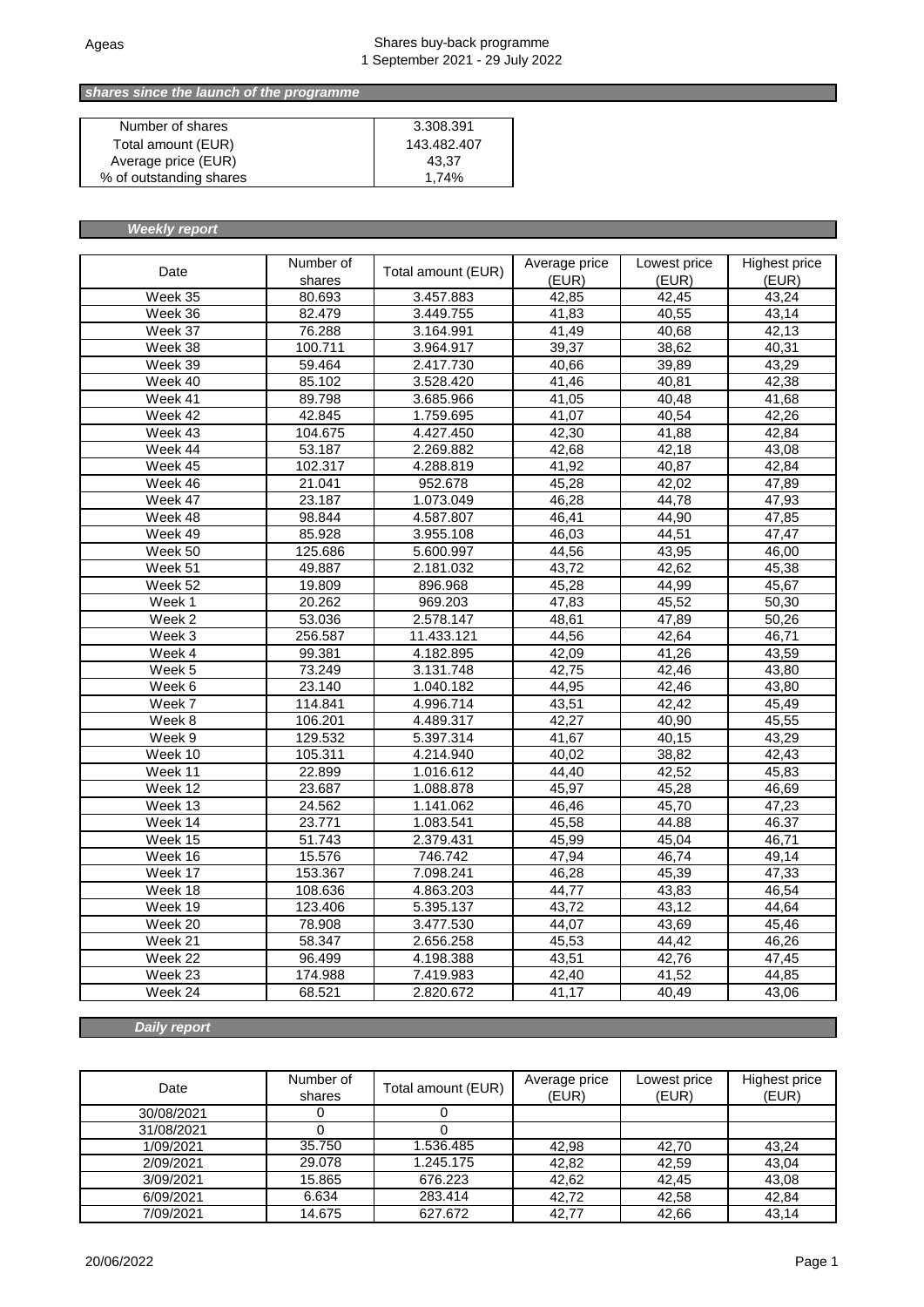| 8/09/2021             | 20.770 | 874.944   | 42,13              | 41,89              | 42,50              |
|-----------------------|--------|-----------|--------------------|--------------------|--------------------|
| 9/09/2021             | 24.400 | 1.002.567 | 41,09              | 40,55              | 41,35              |
|                       |        |           |                    |                    |                    |
| 10/09/2021            | 16.000 | 661.158   | 41,32              | 41,19              | 41,55              |
| 13/09/2021            | 4.300  | 180.319   | 41,93              | 41,48              | 42,13              |
| 14/09/2021            | 5.970  | 249.763   | 41,84              | 41,45              | 42,09              |
| 15/09/2021            | 31.000 | 1.286.243 | 41,49              | 41,18              | 41,74              |
| 16/09/2021            | 19.518 | 809.768   | 41,49              | 41.28              | 41,74              |
| 17/09/2021            | 15.500 | 638.898   | 41,22              | 40,68              | 41,45              |
| 20/09/2021            | 41.350 | 1.616.181 | 39,09              | 38,62              | 39,81              |
| 21/09/2021            | 23.269 | 909.304   | 39,08              | 38,69              | 39,39              |
| 22/09/2021            | 8.867  | 349.291   | 39,39              |                    | 39,81              |
|                       |        |           |                    | 39,08              |                    |
| 23/09/2021            | 6.000  | 239.247   | 39,87              | 39,72              | 40,17              |
| 24/09/2021            | 21.225 | 850.894   | 40,09              | 39,61              | 40,31              |
| 27/09/2021            | 5.080  | 206.067   | 40,56              | 40,29              | 40,36              |
| 28/09/2021            | 19.831 | 797.806   | 40,23              | 40,04              | 40,81              |
| 29/09/2021            | 24.413 | 984.645   | 40,33              | 39,89              | 40,50              |
| 30/09/2021            | 4.240  | 180.098   | 42,48              | 41,28              | 43,29              |
| 1/10/2021             | 5.900  | 249.113   | 42,22              | 41,61              | 42,73              |
| 4/10/2021             | 5.900  | 247.458   | 41,94              | 41,74              | 42,26              |
|                       |        |           |                    |                    |                    |
| 5/10/2021             | 4.325  | 180.152   | 41,65              | 41,44              | 42,01              |
| 6/10/2021             | 34.377 | 1.414.851 | 41,16              | 40.81              | 41,58              |
| 7/10/2021             | 9.800  | 412.723   | 42,11              | 41,75              | 42,38              |
| 8/10/2021             | 30.700 | 1.273.235 | 41,47              | 41,31              | 41.92              |
| 11/10/2021            | 19.350 | 803.376   | 41,52              | 41,33              | 41,68              |
| 12/10/2021            | 16.000 | 657.647   | 41,10              | 40,82              | 41.29              |
| 13/10/2021            | 30.000 | 1.224.669 | 40,82              | 40,57              | 41,08              |
| 14/10/2021            | 12.500 | 509.532   | 40,76              | 40,48              | 41,13              |
| 15/10/2021            | 11.948 | 490.742   | $\overline{4}1,07$ | 40,87              | 41,26              |
| 18/10/2021            | 18.000 | 734.358   |                    |                    | 41,18              |
|                       |        |           | 40,80              | 40,54              |                    |
| 19/10/2021            | 11.815 | 484.376   | 41,00              | 40,69              | 41,24              |
| 20/10/2021            | 4.360  | 180.384   | 41,37              | 41,19              | 41,56              |
| 21/10/2021            | 4.370  | 180.336   | 41,27              | 41,03              | 41,64              |
| 22/10/2021            | 4.300  | 180.241   | 41,92              | 41,31              | 42,26              |
| 25/10/2021            | 20.153 | 851.770   | 42,27              | 42,15              | 42,42              |
| 26/10/2021            | 20.602 | 877.104   | 42,57              | 41,88              | 42,84              |
| 27/10/2021            | 13.275 | 560.373   | 42,21              | 41,96              | 42,31              |
| 28/10/2021            | 19.845 | 838.712   | 42,26              | 42,08              | 42,43              |
| 29/10/2021            | 30.800 | 1.299.490 | 42,19              | 42,01              | 42,37              |
|                       |        |           |                    |                    |                    |
| 1/11/2021             | 29.225 | 1.248.457 | 42.72              | 42,23              | 42,99              |
| 2/11/2021             | 4.663  | 199.741   | 42,84              | 42,57              | 43,08              |
| 3/11/2021             | 5.800  | 247.102   | 42,60              | 42,34              | 42,98              |
| 4/11/2021             | 5.850  | 248.512   | 42,48              | 42,18              | 43,02              |
| 5/11/2021             | 7.649  | 326.070   | 42,63              | 42,20              | 42,87              |
| 8/11/2021             | 17.225 | 734.488   | 42,64              | 42,45              | 42,84              |
| $\frac{1}{9}$ 11/2021 | 20.677 | 874.530   | 42,29              | $\overline{42,07}$ | $\overline{42,60}$ |
| 10/11/2021            | 39.591 | 1.633.410 | 41,26              | 40,87              | 42,30              |
| 11/11/2021            | 5.000  | 210.541   | 42,11              | 41,89              | 42,71              |
| 12/11/2021            | 19.824 | 835.850   | 42,16              | 41,85              | 42,38              |
| 15/11/2021            | 4.691  | 200.544   | 42,75              | 42,02              | 43,46              |
|                       | 4.300  |           |                    | 43,85              |                    |
| 16/11/2021            |        | 193.747   | 45,06              |                    | 45,55              |
| 17/11/2021            | 4.000  | 180.842   | 45,21              | 44,77              | 46,12              |
| 18/11/2021            | 3.852  | 180.037   | 46,74              | 45,73              | 47,89              |
| 19/11/2021            | 4.198  | 197.508   | 47,05              | 46,82              | 47,69              |
| 22/11/2021            | 4.667  | 217.468   | 46,60              | 46,04              | 46,94              |
| 23/11/2021            | 5.500  | 249.434   | 45,35              | 44,78              | 46,57              |
| 24/11/2021            | 3.920  | 180.090   | 45,94              | 44,92              | 46,90              |
| 25/11/2021            | 3.800  | 180.264   | 47,44              | 47,10              | 47,93              |
| 26/11/2021            | 5.300  | 245.794   | 46,38              | 45,45              | 46,83              |
| 29/11/2021            | 15.300 | 719.258   | 47,01              | 46,68              | 47,24              |
| 30/11/2021            | 30.280 | 1.377.786 | 45,50              | 44,90              | 45,99              |
| 1/12/2021             | 3.806  | 180.117   | 47,32              | 46,13              | 47,71              |
|                       |        |           |                    |                    |                    |
| 2/12/2021             | 4.158  | 197.338   | 47,46              | 47,01              | 47,85              |
| 3/12/2021             | 45.300 | 2.113.307 | 46,65              | 46,35              | 47,63              |
| 6/12/2021             | 3.840  | 180.109   | 46,90              | 46,63              | 47,24              |
| 7/12/2021             | 30.350 | 1.409.818 | 46,45              | 46,10              | 47,47              |
| 8/12/2021             | 18.900 | 872.588   | 46,17              | 45,89              | 46,61              |
| 9/12/2021             | 22.388 | 1.015.781 | 45,37              | 44,74              | 45,90              |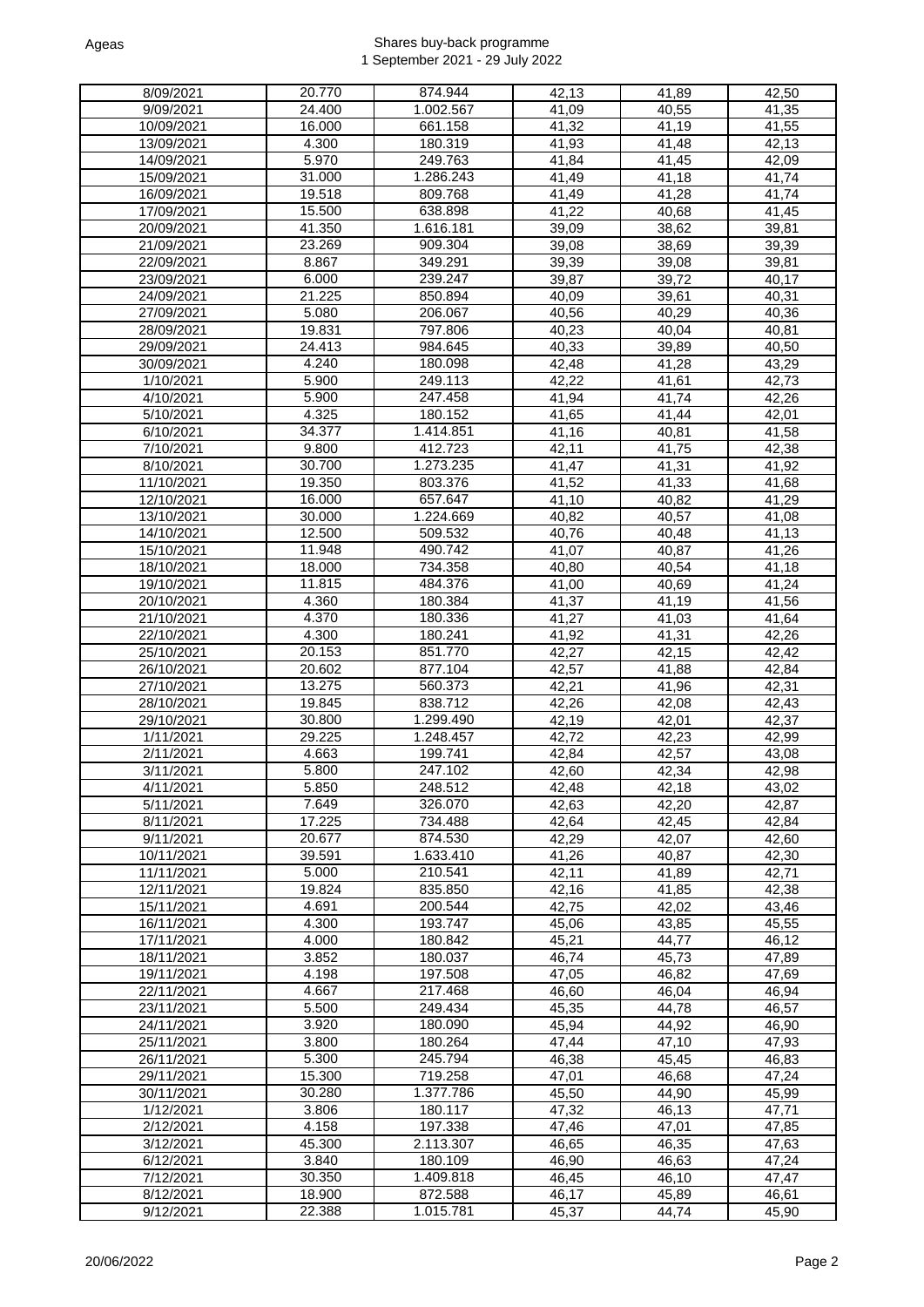| 10/12/2021             | 10.450  | 476.812   | 45,63              | 44,51              | 45,98 |
|------------------------|---------|-----------|--------------------|--------------------|-------|
| 13/12/2021             | 42.112  | 1.895.826 | 45,02              | 44,77              | 46,00 |
|                        |         |           |                    |                    |       |
| 14/12/2021             | 35.600  | 1.581.115 | 44,41              | 44,13              | 45,27 |
| 15/12/2021             | 18.425  | 812.905   | 44,12              | 43,95              | 44,39 |
| 16/12/2021             | 4.196   | 187.851   | 44,77              | 44,46              | 44,94 |
| 17/12/2021             | 25.353  | 1.123.299 | $\overline{4}4,31$ | 44,00              | 44,75 |
| 20/12/2021             | 34.200  | 1.481.352 | 43,31              | 42,62              | 43,55 |
| 21/12/2021             | 4.055   | 180.181   | 44,43              | 43,61              | 44,73 |
| 22/12/2021             | 5.607   | 248.710   | 44,36              | 44,17              | 44,64 |
| 23/12/2021             | 4.025   | 180.449   | 44,83              | 44,68              | 45,00 |
| 24/12/2021             |         | 90.341    | 45.17              |                    |       |
|                        | 2.000   |           |                    | 44,96              | 45,38 |
| 27/12/2021             | 3.047   | 137.465   | 45,11              | 44,99              | 45,22 |
| 28/12/2021             | 4.400   | 199.812   | 45,41              | 45,23              | 45,57 |
| 29/12/2021             | 4.600   | 208.392   | 45,30              | 45,08              | 45,67 |
| 30/12/2021             | 3.562   | 160.952   | 45,19              | 45,09              | 45,28 |
| 31/12/2021             | 4.200   | 190.347   | 45,32              | 45,02              | 45,62 |
| 3/01/2022              | 3.910   | 180.060   | 46,05              | 45,52              | 46,46 |
| 4/01/2022              | 3.805   | 180.003   | 47,31              | 46,55              | 47,88 |
| 5/01/2022              | 5.150   | 248.752   | 48,30              | $\frac{1}{47,70}$  | 48,66 |
| 6/01/2022              | 3.747   | 180.237   | 48,10              | 47,40              | 48,51 |
|                        |         |           |                    |                    |       |
| 7/01/2022              | 3.650   | 180.152   | 49,36              | 48,13              | 50,30 |
| 10/01/2022             | 5.000   | 248.917   | 49,78              | 49,28              | 50,26 |
| 11/01/2022             | 5.000   | 248.164   | 49,63              | 49,27              | 50,14 |
| 12/01/2022             | 35.100  | 1.692.301 | 48,21              | 47,89              | 49,57 |
| 13/01/2022             | 4.236   | 207.517   | 48,99              | 47,89              | 49,57 |
| 14/01/2022             | 3.700   | 181.247   | 48,99              | 48,62              | 49.18 |
| 17/01/2022             | 100.080 | 4.567.796 | 45,64              | 43,62              | 46,71 |
| 18/01/2022             | 40.600  | 1.805.532 | 44,47              | 44,04              | 45,23 |
| 19/01/2022             | 26.070  | 1.143.910 | 43,88              | 43,25              | 44,24 |
|                        | 44.077  | 1.944.587 |                    |                    |       |
| 20/01/2022             |         |           | 44,12              | 43,60              | 44,57 |
| 21/01/2022             | 45.760  | 1.971.297 | 43,08              | 42,64              | 44,10 |
| 24/01/2022             | 65.956  | 2.756.053 | 41,79              | 41,26              | 42,79 |
| 25/01/2022             | 4.275   | 180.246   | 42,16              | 41,96              | 42,37 |
| 26/01/2022             | 4.314   | 187.069   | 43,36              | 42,68              | 43,55 |
| 27/01/2022             | 4.170   | 180.025   | 43,17              | 42,57              | 43,59 |
| 28/01/2022             | 20.666  | 879.501   | 42,56              | 42,35              | 43,39 |
| 31/01/2022             | 14.298  | 609.300   | 42,61              | 42,48              | 43,05 |
| 1/02/2022              | 5.850   | 249.910   | 42,72              | 42,51              | 43,04 |
| $\overline{2/02/2022}$ | 4.649   | 199.907   | 43,00              | 42,65              | 43,15 |
| 3/02/2022              | 4.130   | 180.115   |                    | 43,21              | 43,80 |
|                        |         |           | 43,61              |                    |       |
| 4/02/2022              | 44.322  | 1.892.517 | 42,70              | 42,46              | 43,39 |
| 7/02/2022              | 4.130   | 180.097   | 43,61              | 43.17              | 44,10 |
| 8/02/2022              | 3.970   | 180.045   | 45,35              | 44,25              | 45,78 |
| 9/02/2022              | 5.000   | 228.746   | 45,75              | 45,54              | 46,01 |
| 10/02/2022             | 5.540   | 249.884   | 45,11              | 44,82              | 45,77 |
| 11/02/2022             | 4.500   | 201.410   | 44,76              | 44,61              | 44,91 |
| 14/02/2022             | 28.929  | 1.270.810 | 43,93              | 43,30              | 44,40 |
| 15/02/2022             | 4.037   | 180.069   | 44,60              | $\overline{4}4,18$ | 44,91 |
| 16/02/2022             | 5.575   | 249.655   | 44,78              | 44,44              | 45,49 |
| 17/02/2022             | 30.500  | 1.330.532 | 43,62              | 43,44              | 43,97 |
| 18/02/2022             | 45.800  | 1.965.648 | 42,92              | 42,42              | 43,28 |
|                        |         |           |                    |                    |       |
| 21/02/2022             | 30.860  | 1.308.614 | 42,40              | 42,11              | 43,32 |
| 22/02/2022             | 5.000   | 209.749   | 41,95              | 40,96              | 42,36 |
| 23/02/2022             | 10.156  | 451.697   | 44,48              | 43,37              | 45,55 |
| 24/02/2022             | 55.985  | 2.338.621 | 41,77              | 40,90              | 42,63 |
| 25/02/2022             | 4.200   | 180.636   | 43,01              | 41,61              | 44,05 |
| 28/02/2022             | 14.563  | 618.044   | 42,44              | 42,17              | 43,29 |
| 1/03/2022              | 30.900  | 1.294.117 | 41,88              | 41,59              | 43,10 |
| 2/03/2022              | 21.532  | 908.977   | 42,22              | 40,93              | 42,97 |
| 3/03/2022              | 35.950  | 1.495.126 | 41,59              | 41,25              | 42,56 |
| 4/03/2022              | 26.587  | 1.081.049 | 40,66              | 40,15              | 41,70 |
| 7/03/2022              | 82.651  | 3.286.056 | 39,76              | 38,94              | 40,68 |
|                        | 6.360   |           |                    |                    |       |
| 8/03/2022              |         | 249.816   | 39,28              | 38,82              | 40,65 |
| 9/03/2022              | 4.400   | 180.003   | 40,91              | 39,82              | 41,63 |
| 10/03/2022             | 6.000   | 249.236   | 41,54              | 41,04              | 42,14 |
| 11/03/2022             | 5.900   | 249.830   | 42,34              | 41,98              | 42,43 |
| 14/03/2022             | 5.700   | 249.142   | 43,71              | 43,47              | 44,25 |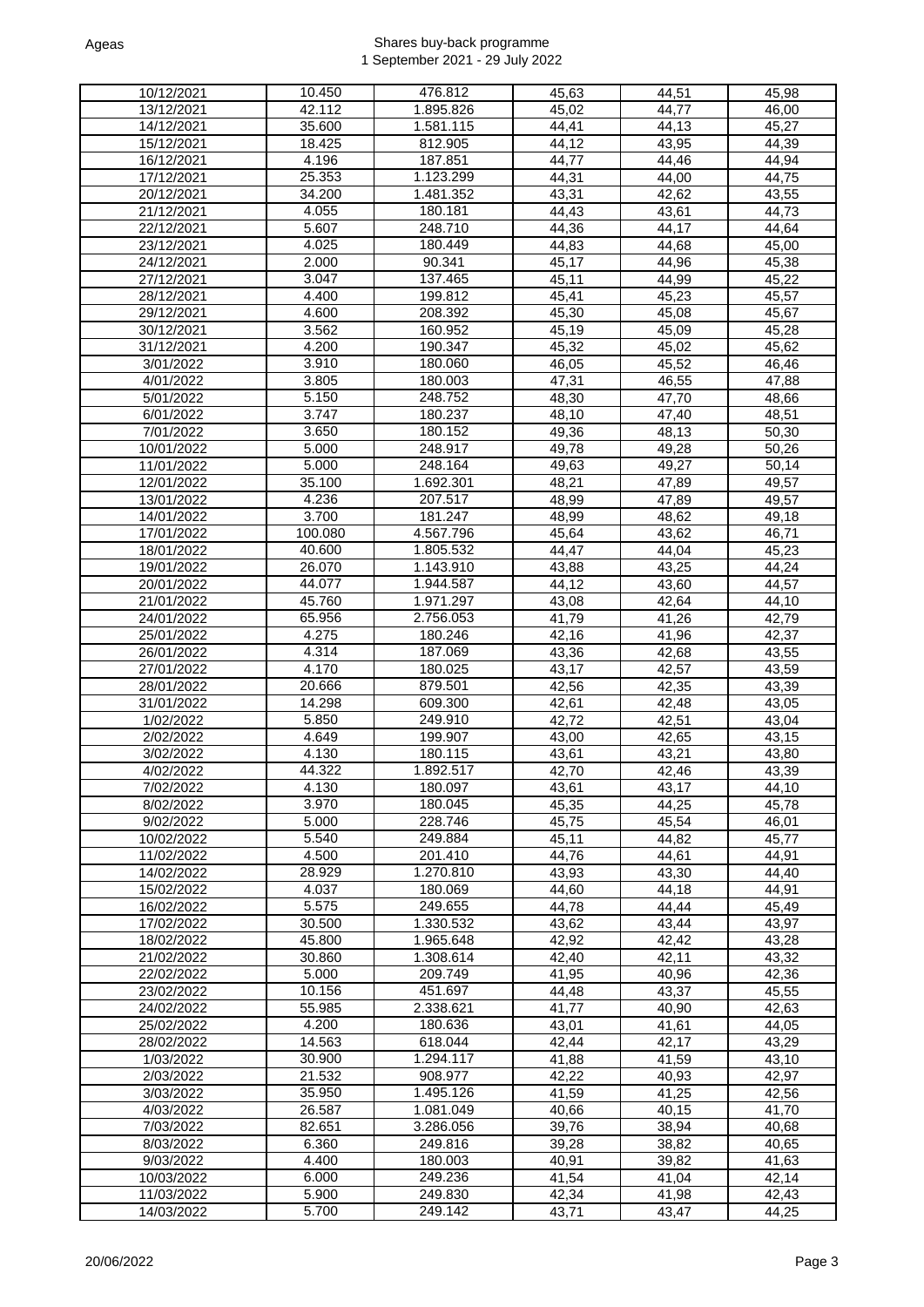| 15/03/2022          | 4.175       | 180.392   | 43,21    | 42,52 | 43,60       |
|---------------------|-------------|-----------|----------|-------|-------------|
|                     |             |           |          |       |             |
| 16/03/2022          | 4.020       | 180.205   | 44,83    | 44,00 | 45,36       |
| 17/03/2022          | 5.010       | 226.212   | 45,15    | 44.74 | 45,83       |
| 18/03/2022          | 3.994       | 180.662   | 45,23    | 44,76 | 45,71       |
| 21/03/2022          | 3.979       | 180.920   | 45,47    | 45,28 | 45,87       |
| 22/03/2022          | 5.300       | 246.327   | 46,48    | 46,32 | 46,69       |
| 23/03/2022          | 5.400       | 249.076   |          |       |             |
|                     |             |           | 46,13    | 45,66 | 46,66       |
| 24/03/2022          | 4.200       | 192.924   | 45,93    | 45,67 | 46,20       |
| 25/03/2022          | 4.808       | 219.630   | 45,68    | 45,58 | 45,88       |
| 28/03/2022          | 5.300       | 245.425   | 46,31    | 45.70 | 46,89       |
| 29/03/2022          | 5.277       | 247.586   | 46,92    | 46.59 | 47,23       |
| 30/03/2022          | 4.994       | 232.993   | 46,65    | 46,36 | 46,97       |
|                     |             |           |          |       |             |
| 31/03/2022          | 4.857       | 224.429   | 46,21    | 45,86 | 46,61       |
| $\frac{1}{04/2022}$ | 4.134       | 190.629   | 46,11    | 45,92 | 46,26       |
| 4/04/2022           | 5.340       | 244.371   | 45,76    | 45,37 | 46,37       |
| 5/04/2022           | 4.998       | 227.690   | 45,56    | 45,23 | 46,24       |
| 6/04/2022           | 4.553       | 206.033   | 45,25    | 44,88 | 46,02       |
| 7/04/2022           | 4.705       | 214.307   | 45,55    | 45,26 | 46,05       |
|                     |             |           |          |       |             |
| 8/04/2022           | 4.175       | 191.141   | 45,78    | 45,53 | 46,05       |
| 11/04/2022          | 4.007       | 185.949   | 46,41    | 45,81 | 46,68       |
| 12/04/2022          | 19.753      | 902.202   | 45,67    | 45,04 | 45,85       |
| 13/04/2022          | 24.064      | 1.109.186 | 46,09    | 45,82 | 46,36       |
| 14/04/2022          | 3.919       | 182.094   | 46,46    | 46,08 | 46,71       |
| 15/04/2022          | 0           | 0         | 0        | 0     | 0           |
| 18/04/2022          | $\mathbf 0$ | 0         | $\Omega$ | 0     | $\mathbf 0$ |
|                     |             |           |          |       |             |
| 19/04/2022          | 4.152       | 194.789   | 46,91    | 46,74 | 47,27       |
| 20/04/2022          | 3.801       | 181.176   | 47,67    | 47,00 | 47,95       |
| 21/04/2022          | 3.708       | 180.403   | 48,65    | 47,70 | 49,14       |
| 22/04/2022          | 3.915       | 190.374   | 48,63    | 48,05 | 48,78       |
| 25/04/2022          | 34.440      | 1.607.243 | 46,67    | 46,49 | 47,33       |
| 26/04/2022          | 34.300      | 1.604.917 | 46,79    | 46,65 | 47,59       |
| 27/04/2022          | 35.200      | 1.620.930 |          |       |             |
|                     |             |           | 46,05    | 45,73 | 46,50       |
| 28/04/2022          | 45.227      | 2.071.584 | 45,80    | 45,39 | 46,44       |
| 29/04/2022          | 4.200       | 193.568   | 46,09    | 45,80 | 46,47       |
| 2/05/2022           | 34.662      | 1.554.846 | 44,86    | 44,59 | 45,62       |
| 3/05/2022           | 3.929       | 180.037   | 45,82    | 45,46 | 46,31       |
| 4/05/2022           | 4.267       | 196.097   | 45,96    | 45,68 | 46,22       |
| 5/05/2022           | 46.855      | 2.098.993 | 44,80    | 44,57 | 46,54       |
| 6/05/2022           | 18.923      | 833.231   | 44,03    | 43,83 | 44,49       |
|                     | 55.009      |           |          |       |             |
| 9/05/2022           |             | 2.398.113 | 43,59    | 43,36 | 44,04       |
| 10/05/2022          | 15.286      | 671.102   | 43,90    | 43,73 | 44.42       |
| 11/05/2022          | 24.137      | 1.053.988 | 43,67    | 43,12 | 44,41       |
| 12/05/2022          | 4.093       | 180.006   | 43,98    | 43,60 | 44,24       |
| 13/05/2022          | 24.881      | 1.091.927 | 43,89    | 43,67 | 44,64       |
| 16/05/2022          | 4.059       | 180.025   | 44,35    | 43,73 | 44,60       |
| 17/05/2022          | 4.781       | 214.366   | 44,84    | 44,59 | 45,03       |
| 18/05/2022          | 5.450       | 245.763   |          |       |             |
|                     |             |           | 45,09    | 44,80 | 45,46       |
| 19/05/2022          | 40.624      | 1.784.390 | 43,92    | 43,69 | 44,73       |
| 20/05/2022          | 23.994      | 1.052.986 | 43,89    | 43,72 | 44,83       |
| 23/05/2022          | 4.032       | 180.026   | 44,65    | 44,42 | 44,97       |
| 24/05/2022          | 3.954       | 180.001   | 45,52    | 44,84 | 45,98       |
| 25/05/2022          | 13.623      | 616.238   | 45,24    | 44,95 | 46,12       |
| 26/05/2022          | 27.540      | 1.258.499 | 45,70    | 45,48 | 45,94       |
| 27/05/2022          | 9.198       | 421.494   | 45,82    | 45,61 | 46,26       |
| 30/05/2022          | 3.829       | 180.018   | 47,01    | 46,65 | 47,26       |
|                     |             |           |          |       |             |
| 31/05/2022          | 5.334       | 249.985   | 46,87    | 46,61 | 47,45       |
| 1/06/2022           | 45.746      | 1.977.785 | 43,23    | 42,98 | 44,47       |
| 2/06/2022           | 35.794      | 1.540.609 | 43,04    | 42,76 | 43,58       |
| 3/06/2022           | 5.796       | 249.991   | 43,13    | 43,03 | 43,39       |
| 6/06/2022           | 4.089       | 180.021   | 44,03    | 43,48 | 44,29       |
| 7/06/2022           | 5.649       | 249.971   | 44,25    | 43,78 | 44,85       |
| 8/06/2022           | 14.265      | 618.377   | 43,35    | 43,17 | 44,03       |
|                     |             |           |          |       |             |
| 9/06/2022           | 30.464      | 1.314.047 | 43,13    | 42,91 | 43,64       |
| 10/06/2022          | 120.521     | 5.057.567 | 41,96    | 41,52 | 42,63       |
| 13/06/2022          | 48.606      | 1.990.681 | 40,96    | 40,56 | 41,39       |
| 14/06/2022          | 6.000       | 244.489   | 40,75    | 40,49 | 41,19       |
| 15/06/2022          | 4.299       | 183.553   | 42,70    | 41,29 | 43,06       |